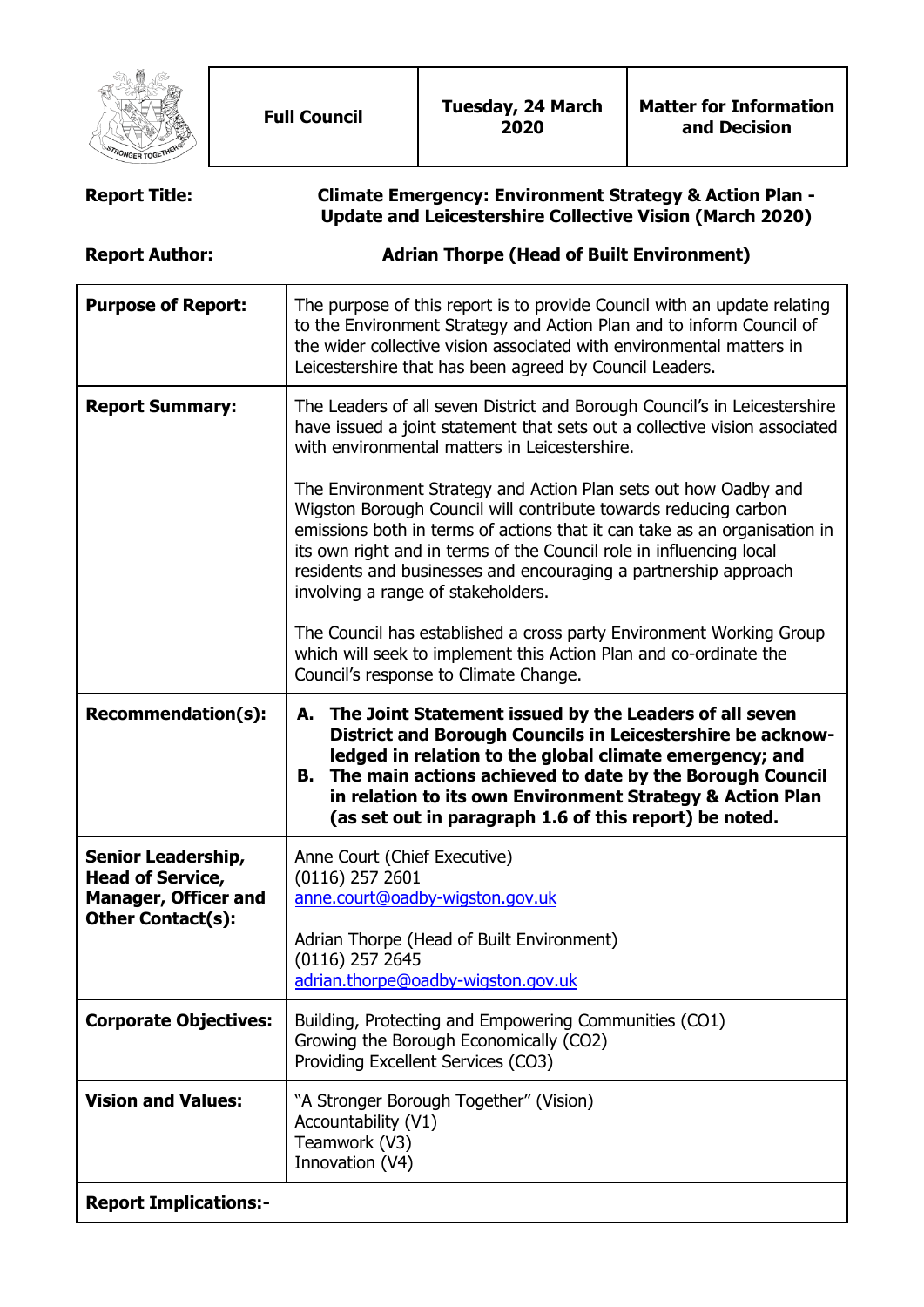| Legal:                                               | There are no implications directly arising from this report.                                                                                                                                                 |  |
|------------------------------------------------------|--------------------------------------------------------------------------------------------------------------------------------------------------------------------------------------------------------------|--|
| Financial:                                           | There are no implications directly arising from this report.                                                                                                                                                 |  |
| Corporate Risk<br>Management:                        | Decreasing Financial Resources / Increasing Financial Pressures (CR1)<br>Effective Utilisation of Assets / Buildings (CR5)<br>Failure to Respond to a Significant Incident (CR7)<br>Reputation Damage (CR4). |  |
| <b>Equalities and Equalities</b><br>Assessment (EA): | There are no implications directly arising from this report.<br>EA not applicable.                                                                                                                           |  |
| Human Rights:                                        | There are no implications directly arising from this report.                                                                                                                                                 |  |
| Health and Safety:                                   | There are no implications directly arising from this report.                                                                                                                                                 |  |
| <b>Statutory Officers' Comments:-</b>                |                                                                                                                                                                                                              |  |
| Head of Paid Service:                                | The report is satisfactory.                                                                                                                                                                                  |  |
| <b>Chief Finance Officer:</b>                        | The report is satisfactory.                                                                                                                                                                                  |  |
| <b>Monitoring Officer:</b>                           | The report is satisfactory.                                                                                                                                                                                  |  |
| <b>Consultees:</b>                                   | <b>Environment Working Group</b>                                                                                                                                                                             |  |
| <b>Background Papers:</b>                            | Environment Strategy & Action Plan (Adopted November 2019)                                                                                                                                                   |  |
| <b>Appendices:</b>                                   | None.                                                                                                                                                                                                        |  |

## **1. Information**

## **Collective Vision**

1.1 The Leaders of all seven district and Borough Council's in Leicestershire have issued a joint statement:

"We have a collective ambition of working towards being carbon neutral by 2030. The seven different authorities are at different stages of this journey, but we know that by working together and across borders, we can make much more of a difference than we could individually"

- 1.2 Working closely together on schemes and initiatives that will help to tackle climate change issues and reduce carbon use across Leicestershire, the councils believe that working together will achieve more than working within their own individual borders.
- 1.3 The councils will identify where they can work together on carbon reduction measures, which could include electric car charging hubs, transport and buildings, as well as how they work with other organisations and communities to help reduce the impact of climate change.

## **Leicestershire District Wide Green Agenda Group**

1.4 A cross county group of officers and political leads will soon be set up to drive the work. Unfortunately the inaugural officer meeting scheduled for 13<sup>th</sup> March 2020 had to be cancelled but it will be rearranged and regular updates will be provided to the Council's